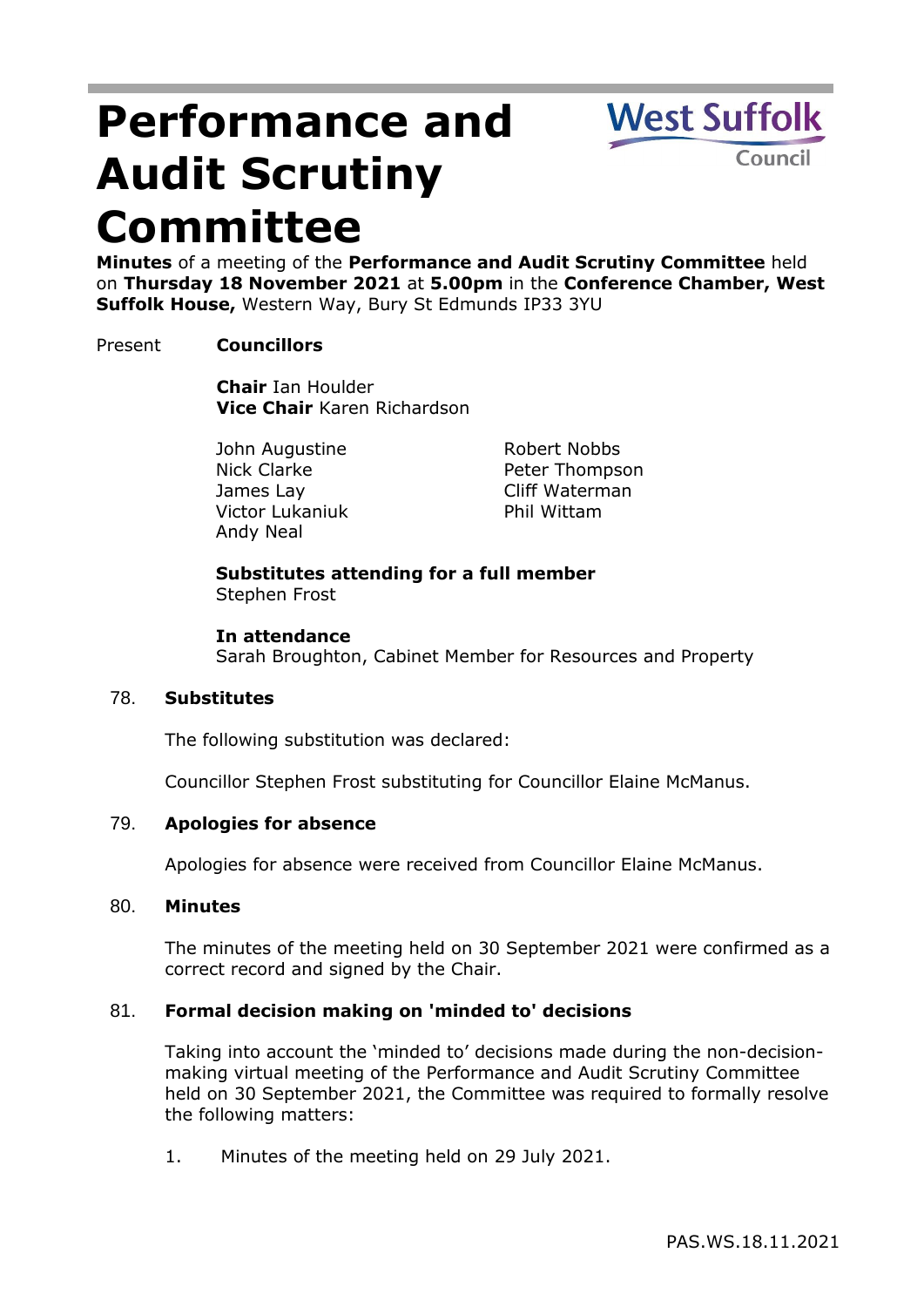2. Regulation of Investigatory Powers Act 2000 – Annual Report and Review of RIPA Guidance.

It was then proposed by Councillor Robert Nobbs, seconded by Councillor Victor Lukaniuk, and with the vote being unanimous it was:

## **RESOLVED:**

That:

- 1) The minutes of the meeting held on 29 July 2021, be confirmed as a correct record, and signed by the chair.
- 2) The Council's RIPA Guidance, taking into account the recommendations of the Investigatory Powers Commissioner's Office (IPCO), be approved.

## 82. **Declarations of interest**

Members' declarations of interest are recorded under the item to which the declaration relates.

## 83. **Public participation**

There were no members of the public in attendance on this occasion.

## 84. **Ernst and Young - 2020 to 2021 Annual Results Report to those Charged with Governance**

The Committee received Report number PAS/WS/21/018, which presented the results from Ernst and Young's (EY) audit of the 2020 to 2021 financial statements for West Suffolk Council. The report set out issues they were required to report on to those charged with governance. EY were also required to report on the results of the work undertaken to assess the council's arrangements to secure value for money (VM) in the use of resources.

The council's unaudited 2020 to 2021 Statement of Accounts, signed by the Chief Finance Officer (Section 151 Officer) on 21 July 2021, had been updated to reflect any adjustments recommended by EY over this period as a result of their audit work. Members were informed that these adjustments did not affect the council's overall financial position and were in most cases merely presentational changes.

At the time of writing the report, it was not anticipated that there would be any significant issues with the accounts, but there were still a number of audit procedures to be concluded.

A copy of the Audit Results Report dated 8 November 2021, attached at Appendix A to the report was presented to the Committee by Mark Hodgson (Associate Partner). Attached at Appendix B to the report was West Suffolk Council's Letter of Representation, on behalf of the Council in accordance with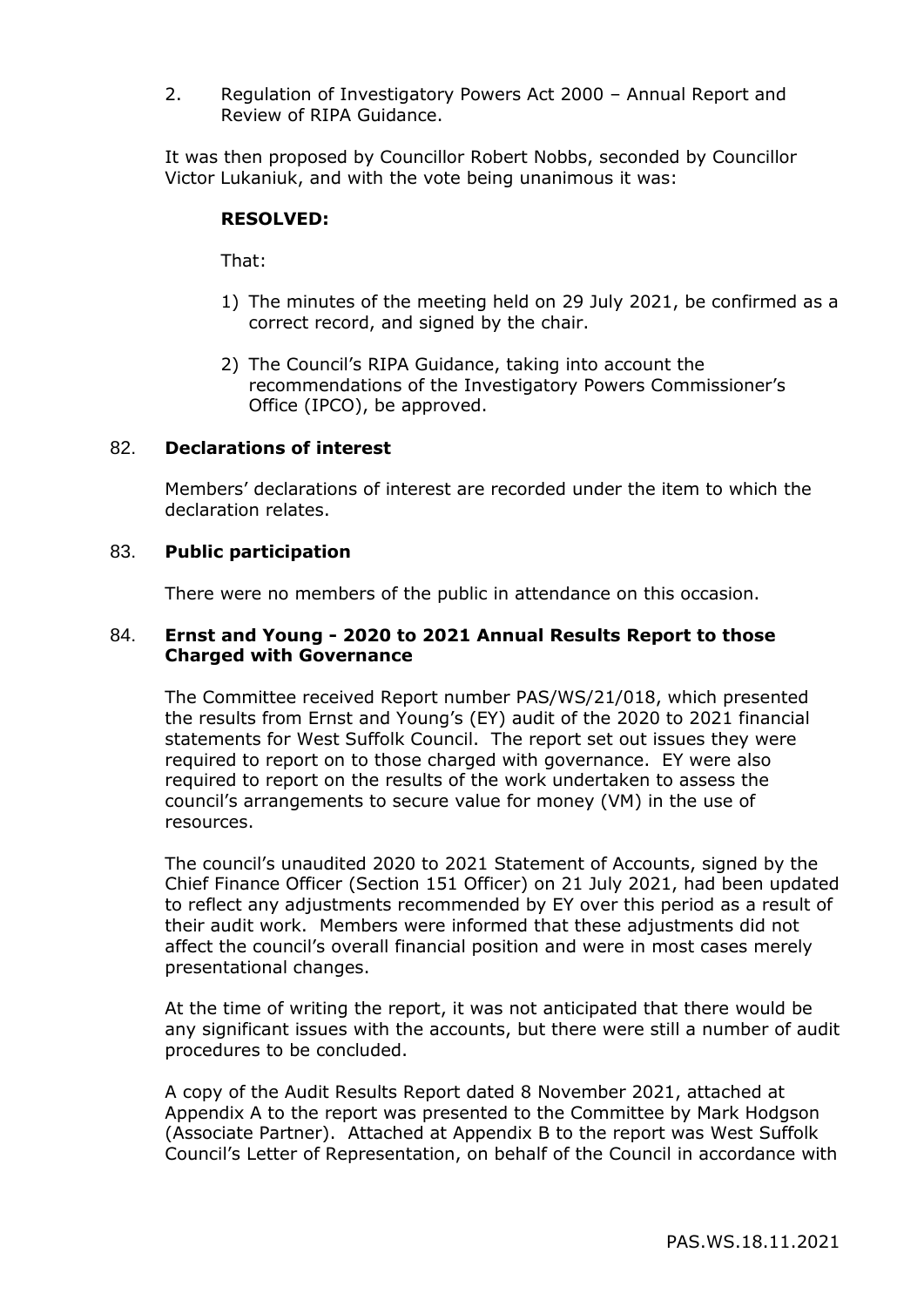the audit of the financial statements for West Suffolk Council for the year ended 31 March 2021.

Mark Hodgson presented the report and referred the Committee to the executive summary on page 6, and updated members on progress made in completing outstanding audit procedures since 8 November 2021, as follows:

- Leases Completed and no matters to report.
- Accounts Payable Completed and no matters to report.
- Accounts Receivable Completed and no matters to report.
- Property, Plant and Equipment testing (including Investment Property and the Solar Farm) – Awaiting assurance reports from our EY Real Estate team and Transaction Support teams.
- IAS 19 Pensions Liability. Completed and the Liability had reduced by £0.488m as a result of an updated IAS 19 report from the valuer.
- Provisions Completed and no matters to report.
- Reserves underway and will be completed once other procedures are complete, as it is the summary position of the transactions.
- Covid-19 Grants Some remaining queries with officers. Complete next week. One classification amendment to date as reported in Section 4 of the report.
- Housing Benefit Expenditure Completed and no matters to report.
- Collection Fund Income Completed and no matters to report.
- Related Party Transactions Completed and no matters to report.
- Group Consolidation waiting to complete closing inventory procedures at the subsidiary.
- Whole of government accounts submission This would not be completed by the time of issuing the audit opinion as HM Treasury had not issued the guidance to auditors.

The overall message was the Committee could take a lot of assurance from the report and from EY's findings. He then drew the Committee's attention to the following key matters:

- 1) Page 6 (Changes in materiality) EY was working towards an overall materiality assessment of £1.992m.
- 2) Page 14 (Accounting for Covid-19 related grant funding) There was one minor disclosure.
- 3) Page 15 (Valuation of property, plant and equipment) needs to be concluded.
- 4) Page 18 (Pensions valuations and disclosures) The Suffolk Pension Fund had increased to £7.62m. West Suffolk Council's share of the increase was £0.488m.

Mark Hodgson confirmed that EY was working towards signing off the audit by 30 November 2021. He explained that there was a very limited number of corrections; EY had not identified any value for money risks; there were no matters to report under the audit opinion, and EY would be issuing its Annual Audit Opinion in December 2021. The draft Financial Statements were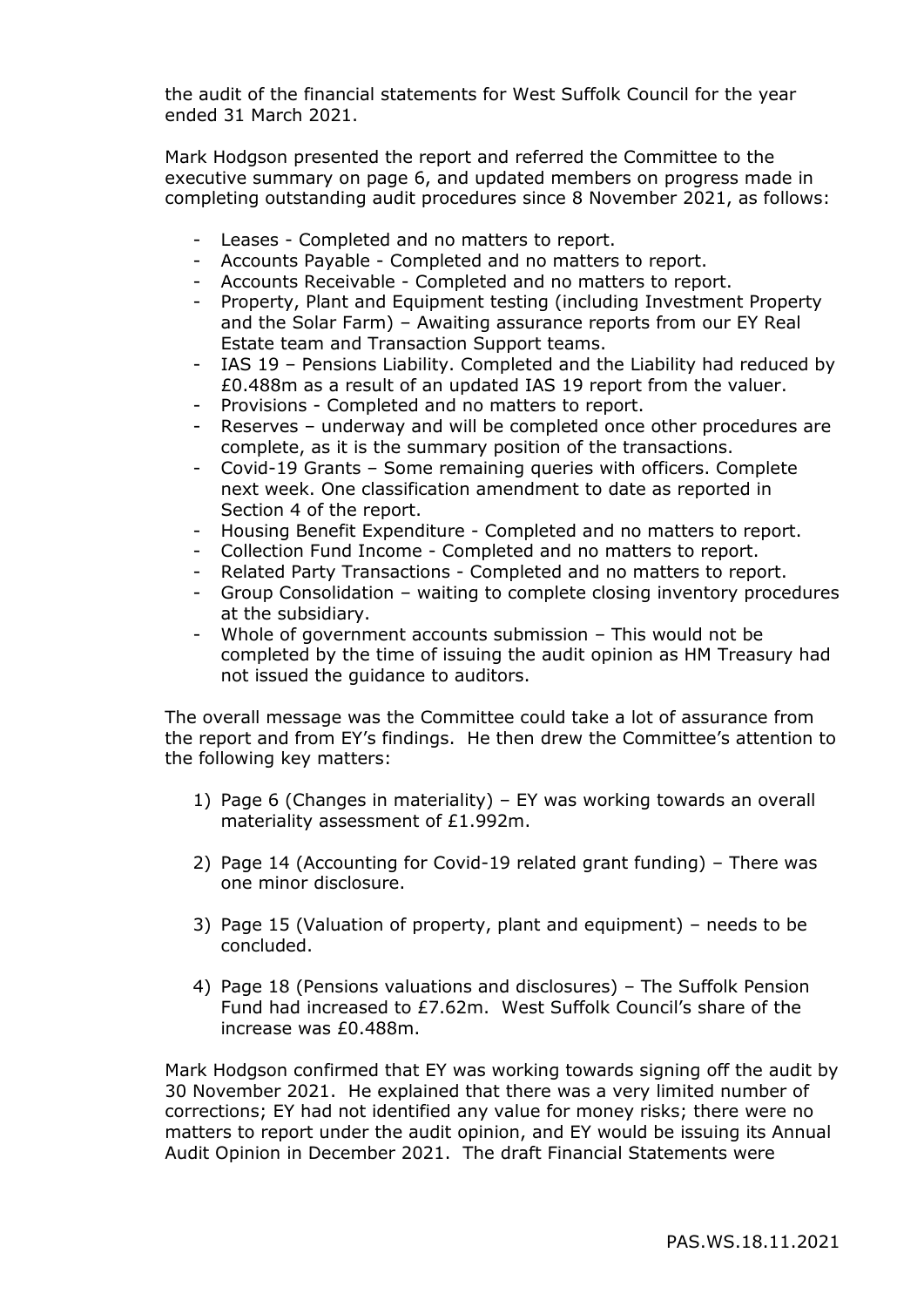robust, and he wished to thank Rachael Mann, Director (Resources and Property) and her team for their assistance during the audit.

The Committee scrutinised the report and asked questions to which Mark Hodgson provided comprehensive responses.

In response to a question raised regarding the understated pension fund, Mark Hodgson explained this was a result of an increase in the valuation of the Pension Fund's Investment assets identified through the audit of the Suffolk Pension Fund (£7.62m). West Suffolk Council's share of the increase was £0.488m. This was due to a timing difference of available actual valuations for certain investment asset classes within the Pension Fund. The impact of the increase in the Pension Investment Asset valuation was a reduction in the West Suffolk Council's pension liability.

In response to a question raised regarding the timing of the accounts, officers explained that typically, the statement of accounts would be brought to the Committee in September each year. In setting the Committee's timetable it was unfortunate that the accounts fell in November, as well as the state of the audit sector in completing the audit process. EY had honoured the audit statement date and were on track to sign off the statement of accounts by 30 November 2022.

The Director (Resources and Property) was pleased with the audit and the results and wished to thank the Councils finance team and EY's audit team for their work.

Councillor Phil Wittam then moved the recommendations, this was duly seconded by Councillor John Augustine, and with the vote being unanimous, it was:

## **RESOLVED**: That

- 1) The work in respect of the External Auditors unqualified audit opinion, as of today (18 November 2021) on the Financial Statements of West Suffolk Council for 2020 to 2021 (Appendix A) attached to Report number PAS/WS/21/018 was ongoing, be **noted**.
- 2) The External Auditors had no matters to report on the council's arrangements to secure economy, efficiency and effectiveness in its use of resources, issued by the Auditor, (Appendix A), be **noted**.
- 3) The Letter of Representation on behalf of West Suffolk Council (Appendix B) attached to Report number PAS/WS/21/018, be **approved**, before the Ernst and Young Associate Partner issues his opinion and conclusion.
- 4) The Chief Finance Officer, in consultation with the Chair of the Performance and Audit Scrutiny Committee be given **delegated authority** to conclude the signing of the 2020 to 2021 accounts.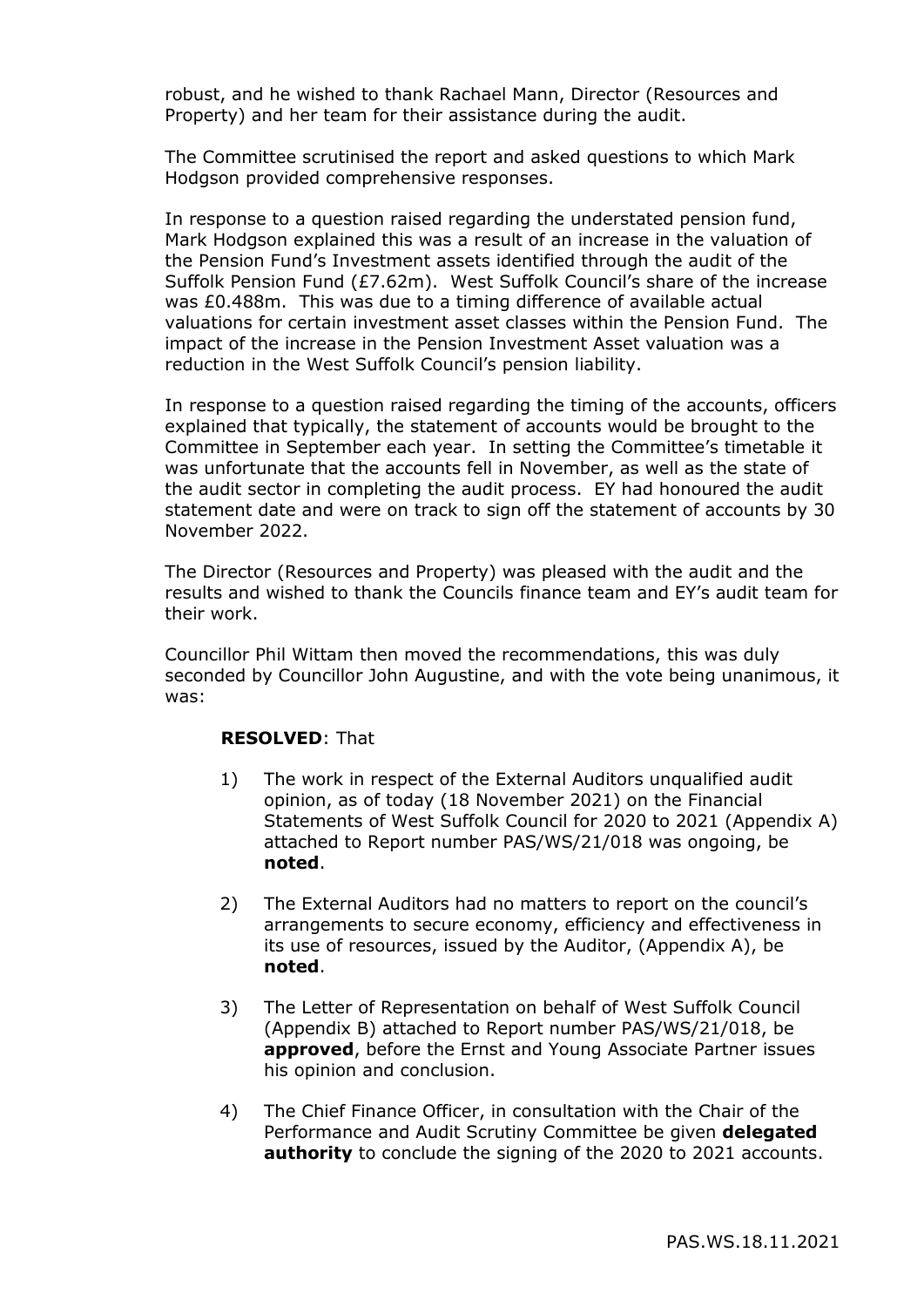## 85. **West Suffolk Annual Governance Statement 2020 to 2021**

The Committee received Report number PAS/WS/21/019, which sought members approval of the draft West Suffolk Annual Governance Statement for 2020 to 2021, attached at Appendix A.

The Annual Governance Statement provided stakeholders with assurance that the council had operated within the law and that they had met the requirements of the Accounts and Audit Regulations 2015. The Annual Governance Statement accompanied the Statement of Accounts.

The draft Annual Governance Statement had been prepared by the Officer Governance Group and was West Suffolk Council's second annual governance statement.

The Director (Resources and Property) informed members that there were no issues to raise with the Committee.

The Committee considered the draft West Suffolk Annual Governance Statement for 2020 to 2021 and did not raise any issues.

Councillor Robert Nobbs then moved the recommendation, this was duly seconded by Councillor Stephen Frost, and with the vote being unanimous, it was:

## **RESOLVED:**

That the draft West Suffolk Annual Governance Statement 2020 to 2021, attached as Appendix A to Report number PAS/WS/21/019 be approved for signing by the Leader of the Council and the Chief Executive.

## 86. **2020 to 2021 Statement of Accounts**

The Committee received Report number PAS/WS/21/020, which sought members approval of the 2020 to 2021 Statement of Accounts for West Suffolk Council (Appendix A), in accordance with powers delegated to it under the Council's constitution.

It was reported that the statutory requirements for the report and approval of the Council's annual financial statements were set out in the Accounts and Audit Regulations 2015. The regulations require the council to submit draft accounts to its external auditors, currently Ernst and Young (EY) by 31 May each year, with member scrutiny and approval of the accounts required once the audit had been concluded by 31 July each year. Due to Covid-19 and in response to a consultation exercise carried out by it, the government had issued regulations – the Accounts and Audit (Amendment) Regulations 2021, to amend these deadlines in relation to the 2020 to 2021 and 2021 to 2022 accounts. The revised dates were 1 August for the draft accounts and 30 September for final approval and publication.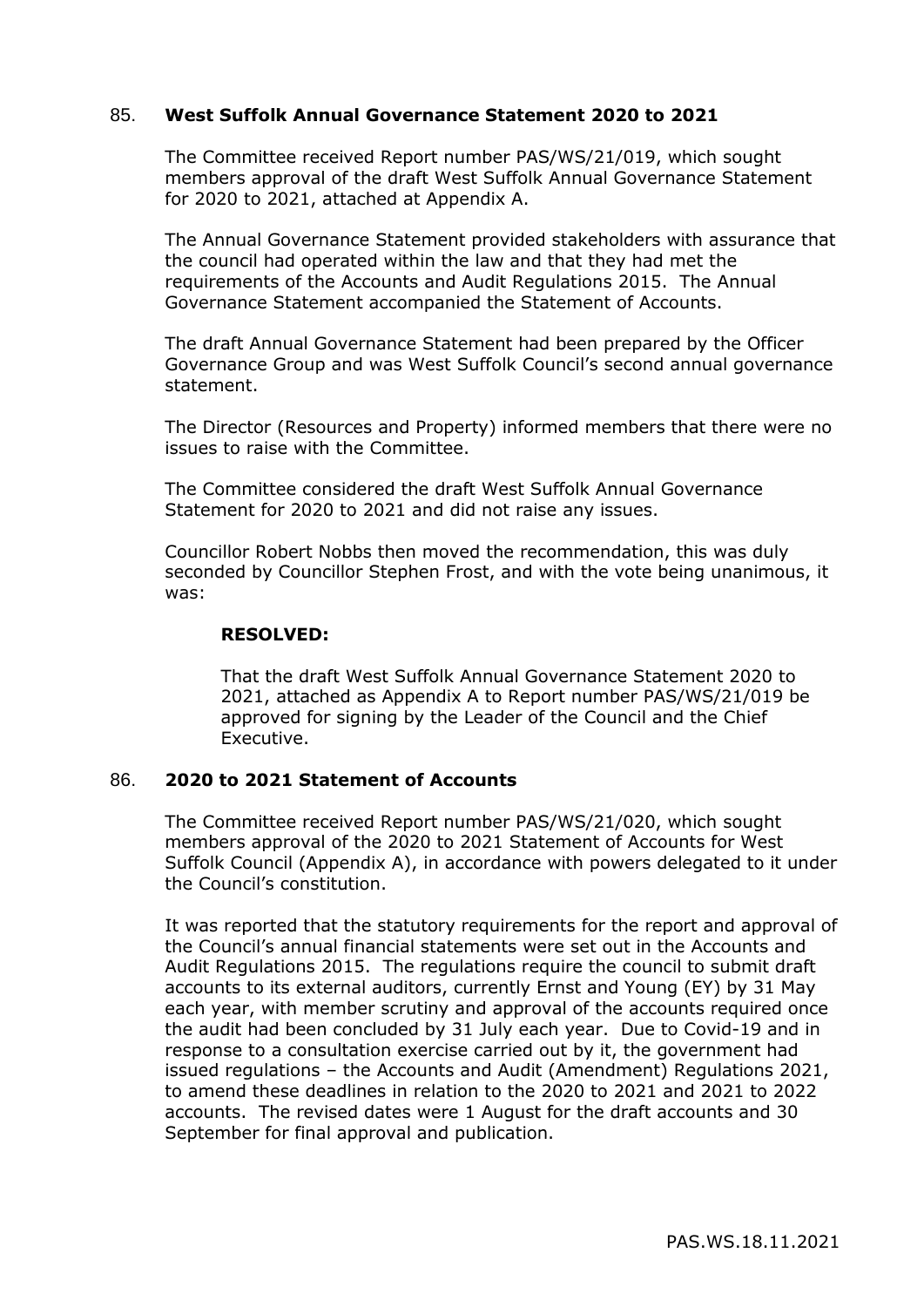Due to the planned phased approach to delivering the 2020 to 2021 audits across Suffolk, the external audit of the draft accounts for West Suffolk did not begin until mid-September and it was therefore not possible to complete the audit and publish the accounts by the end of September in line with the regulations. This situation was allowed for by Regulation 10, paragraph (2a) of the Accounts and Audit Regulations 2015.

The outcome of EY's review of the accounts was provided in the Annual Results Report, which were included on the Committee's agenda (PAS/WS/21/018 – Appendix A), along with a verbal update by EY giving their current position as of this evening (18 November 2021).

The attached Statement of Accounts (Appendix A) had been amended, as appropriate, to take on board issues raised by the audit process up to the date of distribution.

The covering report summarised financial highlights in 2020 to 2021; revenue expenditure; capital expenditure; usable reserves; pension fund; annual governance statement and payments to councillors.

The Director (Resources and Property) drew the Committee's attention to a couple of key areas, such as the narrative report being user friendly; the audit to date showed no change to the revenue outturn; the councils net worth; the balance sheet, in particular long-term assets and the pension liability.

The Director (Resources and Property) also wished to thank EY and the council's finance team for its work, as it had continued to be a challenging time in carrying out audits.

The Committee scrutinised the draft accounts in detail and asked questions to which responses were provided on interest and investments; Barley Homes shares; external audit costs (fees); and senior officers' remuneration. In response to a question raised regarding external audit fees and what percentage fee increase would the council expect next year, Mark Hodgson, Associate Partner from EY explained that in working out audit fees for 2021 to 2022 EY would use this year's audit fee as a starting point. Discussions would then take place with the Director (Resources and Property) to reach an agreement. The Director (Resources and Property) explained that last year and this year there had been an increase in audit fees due to additional audit work needed to be carried out due to some extra Covid work.

In response to a question raised regarding staff remuneration, officers advised that the pay award for staff was 2% for last year.

Councillor Phil Wittam then moved the recommendations, these were duly seconded by Councillor John Augustine, and with the vote being unanimous, it was:

## **RESOLVED**: That

1) The Committee approves the 2020 to 2021 Statement of Accounts for West Suffolk Council (Appendix A) attached to Report number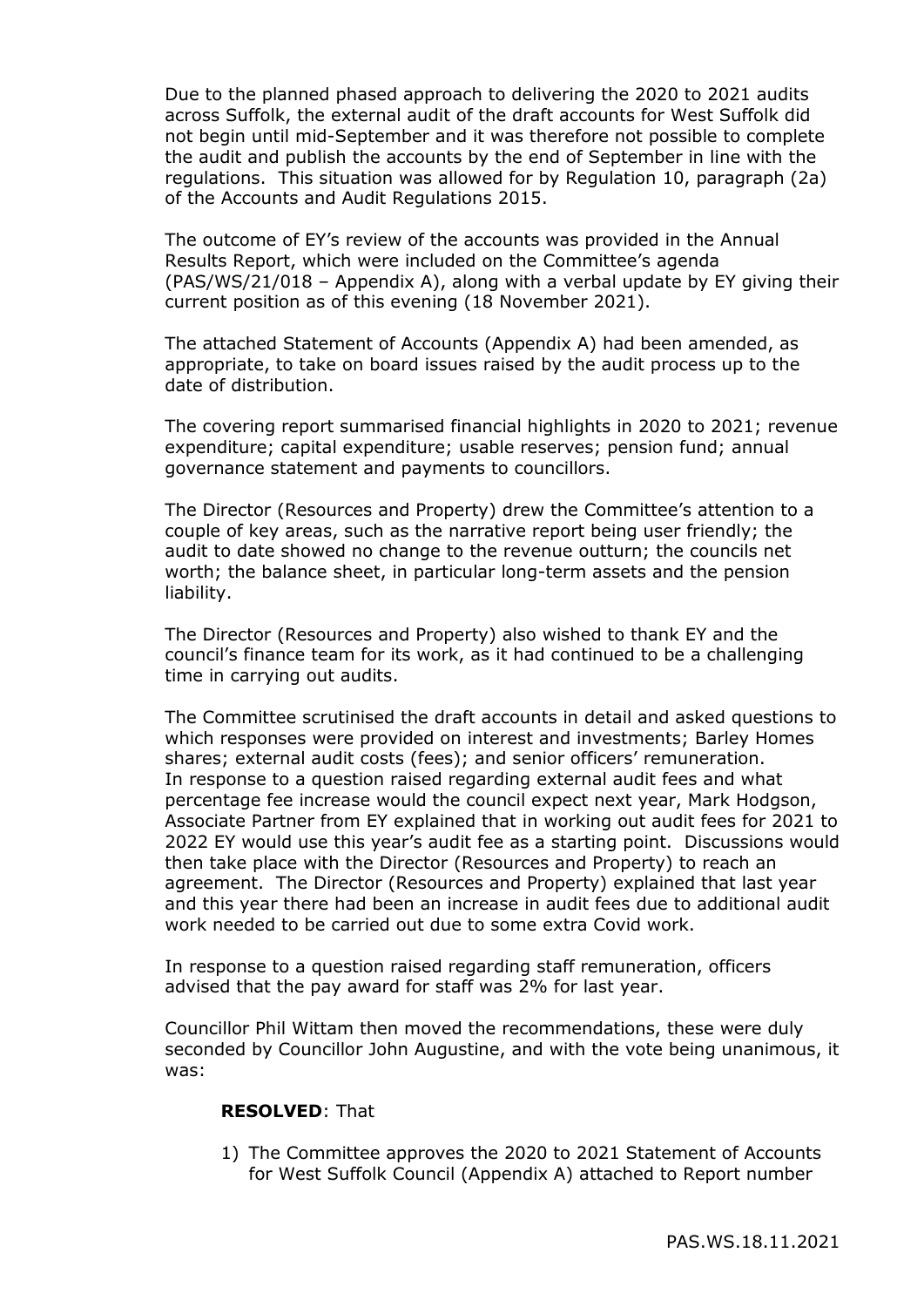PAS/WS/21/020, in accordance with powers delegated to it under the council's constitution.

- 2) The Chair of the Performance and Audit Scrutiny Committee signs the certification of the 2020 to 2021 Statement of Accounts on behalf of the Committee.
- 3) The Chief Finance Officer, in consultation with the Cabinet Member for Resources and Property, be given delegated authority to make any changes that may be required up to the date of publication.

## 87. **Arrangements for Appointment of External Auditors**

The Committee received Report No: PAS/WS/21/021, which asked the Committee to consider options available for the appointing process for External Auditors from 2023 to 2024.

The Council could choose one of the following options:

- 1) Procurement via Public Sector Audit Appointments Ltd (PSAA);
- 2) Establish a stand-alone appointment; or
- 3) Set up a Joint Auditor Panel/local joint procurement arrangements.

The report set out in detail the advantages and disadvantages for each of the three options and legal implications.

Legislation required a resolution of Council if a local authority wished to opt into the national arrangement (the PSAA). The practical deadline for this decision was 11 March 2022.

The Committee was advised that opting into the PSAA arrangements for the appointing process would be the best option to work alongside other Councils and influence a particularly difficult market. The proposed contract duration was five years, with an option to extend for a further one or two years with supplier agreement using a single tender, restricted procedure.

The Committee scrutinised the report in detail and asked questions to which officers duly responded.

In particular the Committee asked how the PSAA process worked, to which officers explained the process was carried out last time in lots through a national procurement process, which was considered a guarantee for a good quality audit service; and whether officers had approached other authorities who did not use the PSAA.

In response to a question raised regarding audit fees, officers explained that the PSAA set the scale fees.

Councillor Cliff Waterman then moved the recommendation, this was duly seconded by Councillor Phil Wittam, and with the vote being unanimous, it was: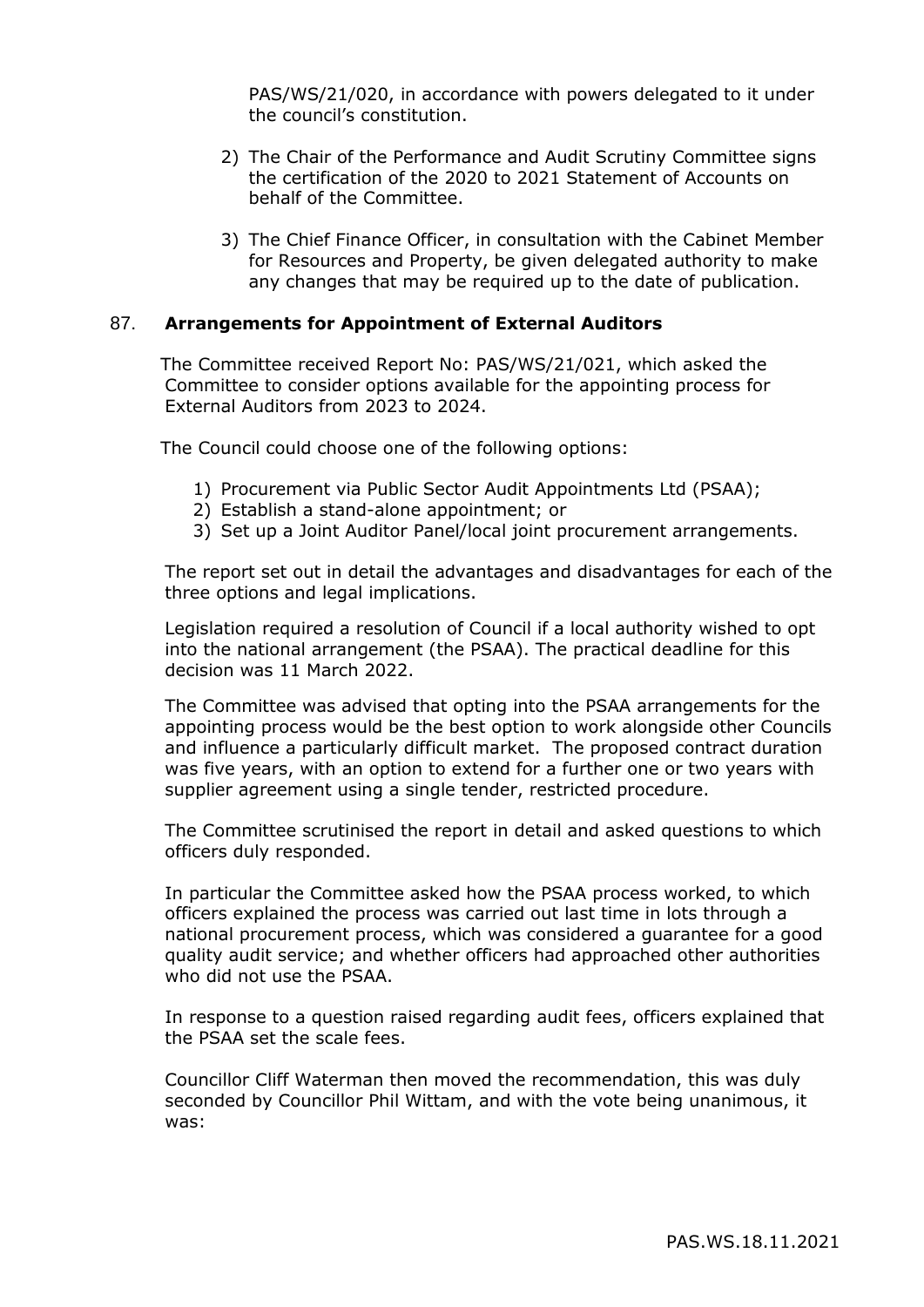## **RECOMMENDED: That**

- **1) The Committee notes the arrangements and options for appointing External Auditors to audit the Final Accounts of the Council from 2023/2024.**
- **2) Subject to the approval of Cabinet and Council, it was recommended to continue to "opt-in" to the sector led body (Public Sector Audit Appointments Ltd (PSAA)) for the independent appointment of the Council's external auditor, beginning with responsibilities for the financial year 2023/2024.**

## 88. **Internal Audit Mid-Year Progress Report 2021 to 2022**

[Councillor Andy Neal left the meeting at 6.25pm following the conclusion of this item.]

The Committee received Report number PAS/WS/21/022, which updated members on progress made against internal audit's 2021 to 2022 work plan approved by this committee in May 2021 and provided a flavour of the work undertaken in the year to date.

Attached at Appendix A to the report was the Mid-year Internal Audit progress report 2021 to 2022.

Based on the work completed to date, all audit opinions issued within the period had been "good" or "reasonable" with no "limited" or "no assurance" opinions being issued. Therefore, there were no significant areas of concern to highlight from the audit work completed to date.

The Committee considered the report and did not raise any issues.

There being no decision required, the Committee **noted** the progress made against the 2021 to 2022 Internal Audit Plan.

# 89. **2021 to 2022 Performance Report (Quarter 2)**

The Committee received Report number PAS/WS/21/023, which set out the Quarter 2 performance and forecast year-end financial position for West Suffolk for 2021 to 2022.

The Service Manager (Resources and Performance) presented the budget monitoring and referred to page 295 of the report, setting out the key headlines for the current revenue outturn position, which showed a balanced forecast year end position. This position took into account the £2m provision for the effects of Covid-19 in the 2021 to 2022 approved budget, based on £1.1m anticipated pressures and utilisation of the £0.9m local authority Covid-19 support grant.

Whilst the overall level of the council's General Fund and reserve would be reassessed in light of the pandemic, at the time of writing this report, around £421,000 of the £1,506,000 budgeted contribution of the General Fund was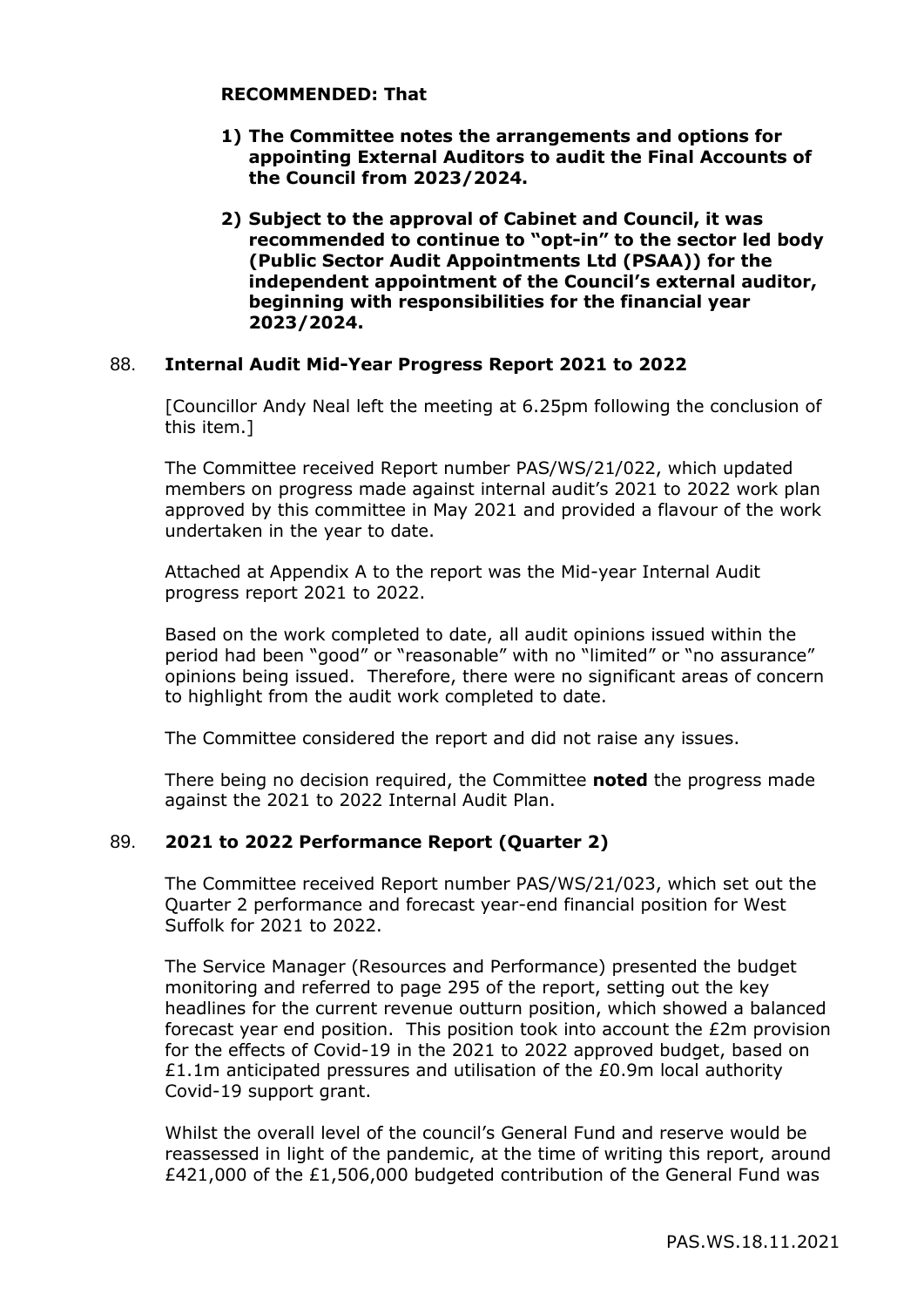proposed to be utilised in order to fund the remaining forecast deficit. The council's financial position and ability to reduce the impact where possible had been helped by previous financial planning and the creation of the West Suffolk Council as well as quick and effective action to reduce costs as guidance and infection rates changed.

The Service Manager (Resources and Performance) then referred to page 296 of the report, which set out a graphical representation on how Covid-19 had impacted the council over the year. The first graph showed the financial impact of Covid-19 and the second graph showed how the impact had been mitigated.

Pages 297 of the report, which set out the council's forecasting spend of £28.6m from its capital budget of £49.5m for 2021 to 2022 with a proposed carry forward of £20.6m as a result of project timings. The council's forecast balance on earmarked revenue reserves at the end of the financial year was £34.2m after Section 31 grant adjustments, against a budgeted closing balance of £32.2m.

Attached to the Quarter 2 performance report were a number of appendices, presented by the Service Manager (Policy, Projects and Performance) which set out the performance and financial position for 2021-2022, as follows:

- Appendix A: Performance Indicators Commentary
- Appendix B: Performance Indicators Growth
- Appendix C: Performance Indicators Families and Communities
- Appendix D: Performance Indicators Housing
- Appendix E: Performance Indicators Day to Day
- Appendix F: Income and Expenditure Report
- Appendix G: Capital Programme
- Appendix H: Earmarked Reserves
- Appendix I: Strategic Risk Register

The Service Manager (Policy, Projects and Performance) then drew members attention to two areas, being homelessness and channel shift.

The number of households in temporary accommodation reported this quarter was 73, compared to 69 in the previous quarter and 87 in quarter 2 (2020- 2021). In July 2020 the highest figure reported was 132 households in temporary accommodation, with the average being 59 in the year before Covid.

The number of households in bed and breakfast accommodation this quarter was 9, compared to 10 in the previous quarter, and 19 in quarter 2 (2020- 2021). In April 2020 the highest figure report was 74 households in bed and breakfast, with the average being 12 in the year before Covid.

The biggest development was the moratorium on evictions of tenants which ended on 3 October 2021, and the council was expecting to see the homelessness prevention caseloads increasing. Furthermore, there might be an increase in the numbers in temporary accommodation and bed and breakfast accommodation as the moratorium kicks in and furlough ends.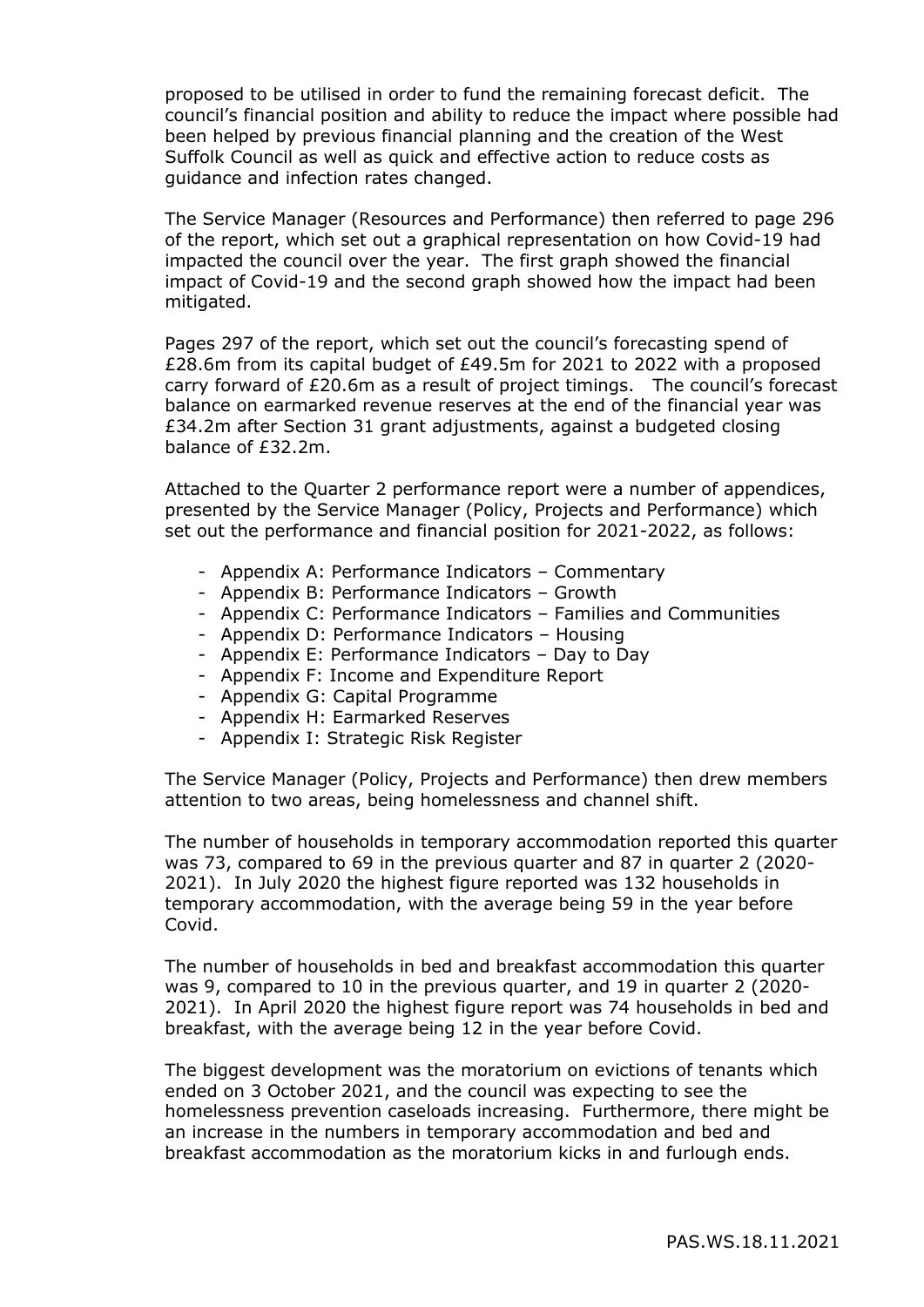The percentage of contacts made online or by email (channel shift) was 55.96% this quarter, compared to 42% last year. In this quarter West Suffolk House reopened on 2 August 2021, offering a visitor management service for visitors and a signposting service for customers. The August footfall was 128 and in September 132.

Members considered the report in detail and asked questions to which responses were provided. In particular discussions were held on total debt over 90 days, specifically in relation to large debtors, and income from commercial waste.

In response to a question raised asking whether more detail could be provided on debt management, in particular the figures and the risk involved. Officers agreed to look into this request further, in relation to how best to present the information in a public forum.

In response to a question raised asking how long the government Covid grants for homelessness would continue to be provided, officers advised that there was no commitment by the government to carry them on. Officers further explained that the rough sleeping funding was for one year, but could be extended for three years, and the council was currently waiting for this to be confirmed by the government. In the meantime, officers continued to work with residents and landlords to enable them to stay in their homes.

There being no decision required, the Committee **noted** the 2021 to 2022 Performance Report (Quarter 2).

#### 90. **Delivering a Sustainable Medium-Term Budget**

[Councillor Cliff Waterman left the meeting at 7.10pm, prior to the vote taking place.]

At its meeting on 30 September 2021, report number PAS/WS/21/016 outlined the process and approach to setting the council's 2022 to 2023 budget and the principles and challenges faced in achieving this.

The Committee received report number PAS/WS/21/024, which updated members on assumptions and anticipated savings and initiatives proposed or delivered to date to deliver a sustainable and balanced budget for 2022 to 2023.

The financial impact of Covid-19 on the council's budget was likely to be felt for many years. Therefore, the council would need to make provision in its medium-term budget plans for recovery to pre-covid levels. Any long-term impact of Covid-19 on the council's services would only be established in due course.

Proposals and key budget assumptions to date, were set out in Section 2 of the report. The net impact of the key assumption changes were included in Table 1 of the report. These changes gave rise to a working budget deficit for 2022 to 2023 of £0.42m, £1.46m for 2023 to 2024, £2.06m for 2024 to 2025 and £2.60m for 2025 to 2026.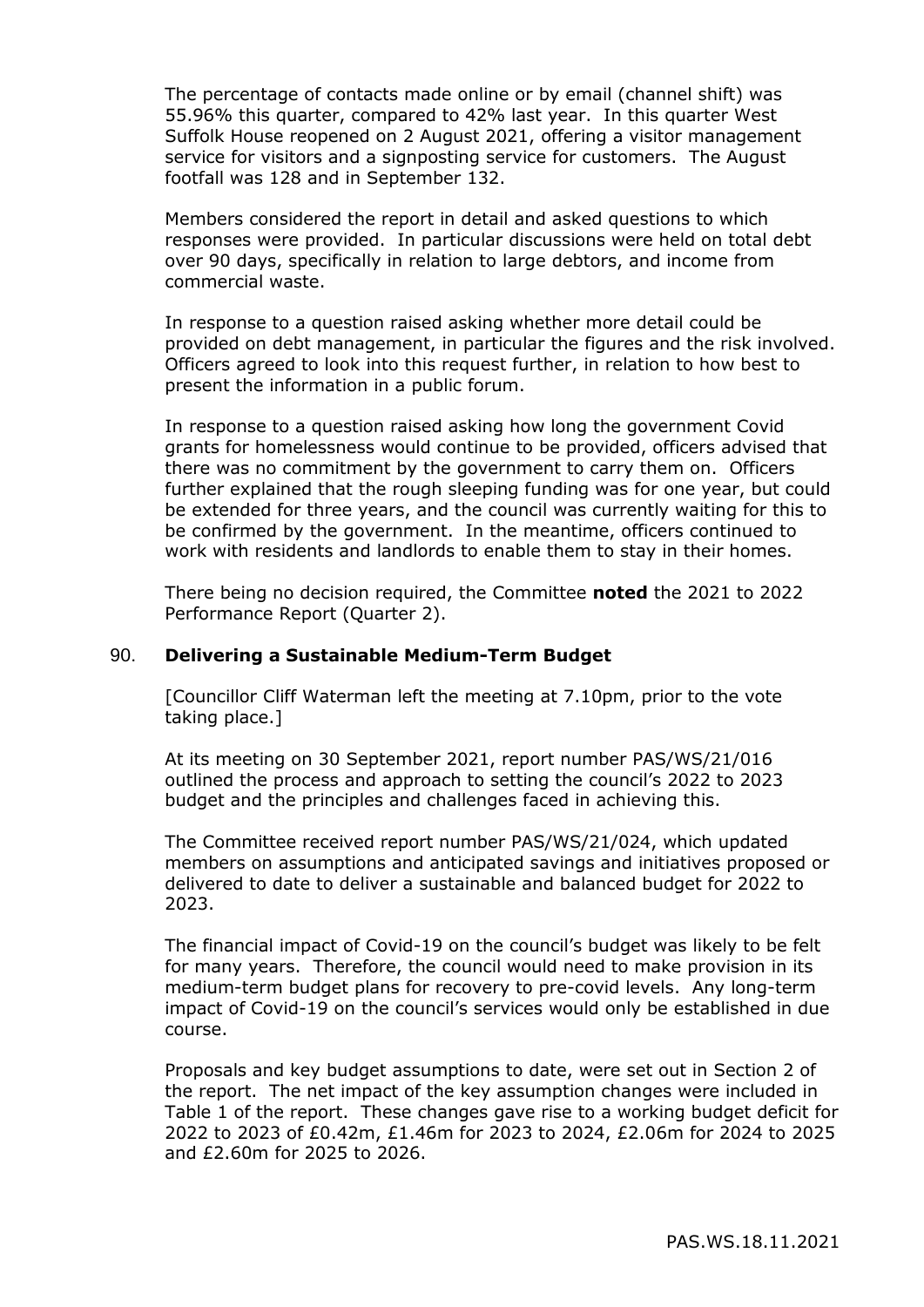Significant working was continuing to take place to achieve a 2022 to 2023 balanced budget by February 2022. It was report that a number of areas were already in progress, including:

- Conclusion of the income and expenditure line by line review and the identification of saving initiatives and opportunities.
- Discussions with Barley Homes Limited (the Councils wholly owned Housing Company) regarding any dividend announcement for the 2021 to 2022 years financial performance.
- The setting of the councils Council Tax Base for council tax setting purposes (Council decision, December 2021)
- The monitoring of the councils in year Council Tax Collection.

The Committee at its January 2022 meeting would receive an update on the Capital Programme which was currently being revised and updated with known changes.

The Committee considered the report and asked questions to which responses were provided. Discussions were held Table 1, in particular the Solar Farm sales income for 2022 to 2023.

In response to a question raised regarding the £0.42m budget gap for 2022 to 2023, officers advised the council was working towards a balanced budget without using council reserves.

Councillor Phil Wittam then moved the recommendation, this was duly seconded by Councillor Nick Clarke, and with the vote being unanimous, it was:

# **RECOMMENDED:**

**That Cabinet be recommended to include the proposals as detailed in section 2 and Table 1 at paragraph 3.6 of report number PAS/WS/21/024, in the medium-term financial plans to 2026.**

# 91. **Treasury Management Report - September 2021**

The Committee received Report No: FRS/WS/21/005, which had been considered by the Financial Resilience Sub-Committee on 8 November 2021. The Service Manager (Finance and Performance) provided a verbal update on the Sub-Committee's consideration of the report, which provided a summary of investment activity for the first half of the 2021-2022 financial year.

The 2020-2021 Annual Treasury Management and Investment Strategy sets out the Council's projections for the current financial year. The budget for investment income for 2021 to 2022 was £45,000, which was based on a 0.25% target interest rate of return on investments.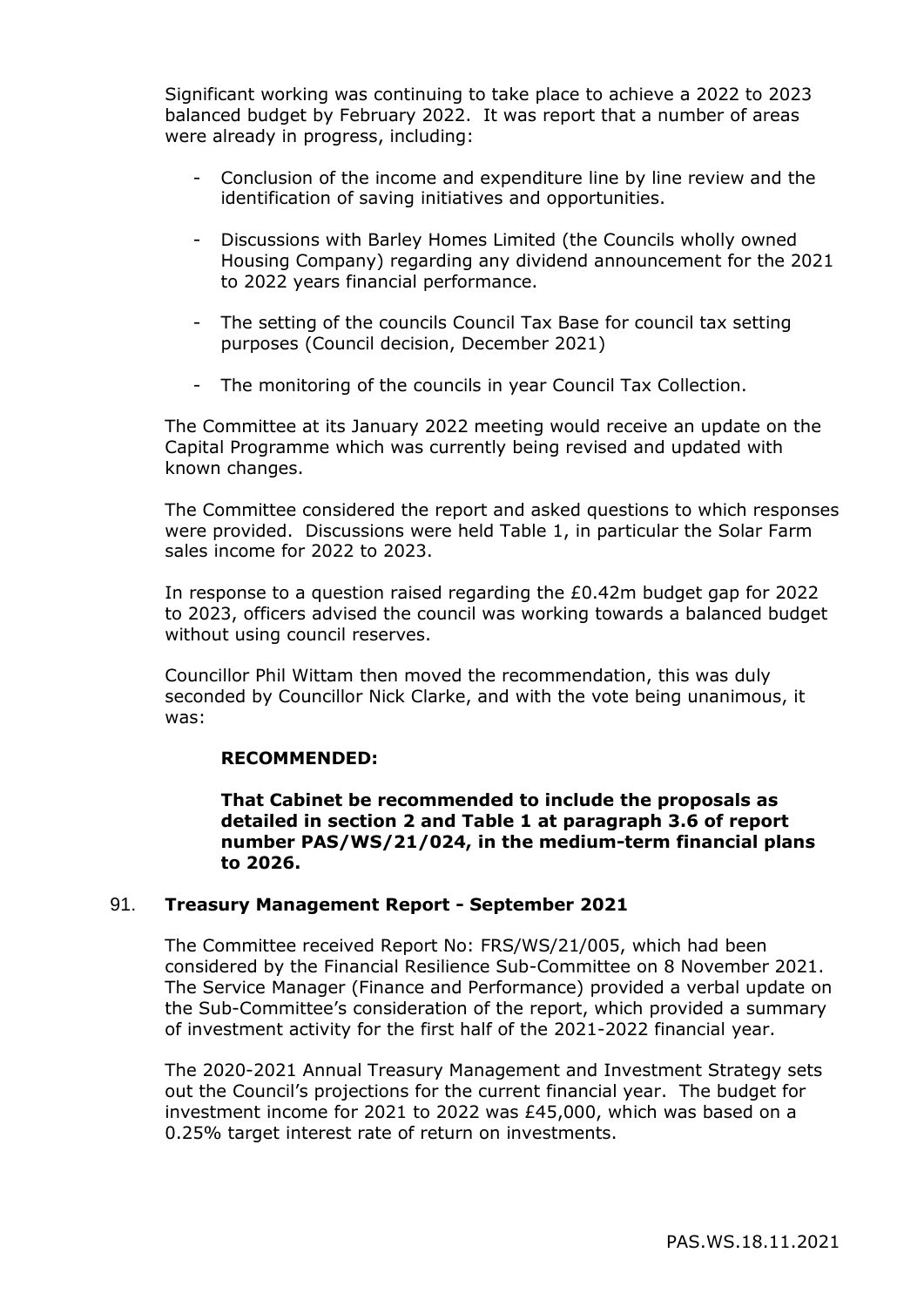At the end of September 2021, interest earned during the first half of the financial year amounted to £34,122 against a profiled budget for the period of £22,500, a budget surplus of £11,622.

External borrowing as at 30 September 2021 remained at £4m with the council's level of internal borrowing increasing slightly to £48,039,000 as at 30 September 2021. Overall borrowing, both external and internal was expected to increase over the full financial year, but not by as much as was originally budget for.

The report also included a summary of the borrowing activity during the period; borrowing strategy and sources of borrowing; borrowing and capital costs – affordability; borrowing and income – proportionality; borrowing and asset yields; CIPFA consultation on prudential code and market information.

The Service Manager (Finance and Performance) referred the committee to paragraph 4.5 of the report, which set out the forecast for the council's Capital Financing Requirement (underlying need to borrow) over the next three years. The council, along with Arlingclose would continue to explore alternative sources of borrowing to ensure the council was ready to externally borrow in the most advantageous way, when it needed to.

Attached at Appendix 1 to the report was Arlingclose economic and interest rate forecast.

The Sub-Committee has scrutinised the report on 8 November 2021, and asked questions to which responses were provided. In particular detailed discussions were held on the Council preparing itself for external borrowing by the end of the financial year, whilst interest rates were at an historic low; and lending monies to other local authorities as set out in the report.

The Performance and Audit Scrutiny Committee scrutinised the report in detail and asked questions to which responses were provided. In particular detailed discussions were held on external borrowing and what was the councils trigger point in borrowing externally, as inflation was on the rise and interest rates remained historically low.

In response to a question raised on what the trigger point might be to borrow externally, officers advised that about £23m needs to be returned to central government next year which could be a trigger in exercising the need to borrow externally.

The Committee suggested the council needed to get some interest rate certainty now and should be looking to lock in the low borrowing rates, externalising our underlying need to borrow. In response, the Cabinet Member for Resources and Property welcomed the Committees comments on external borrowing.